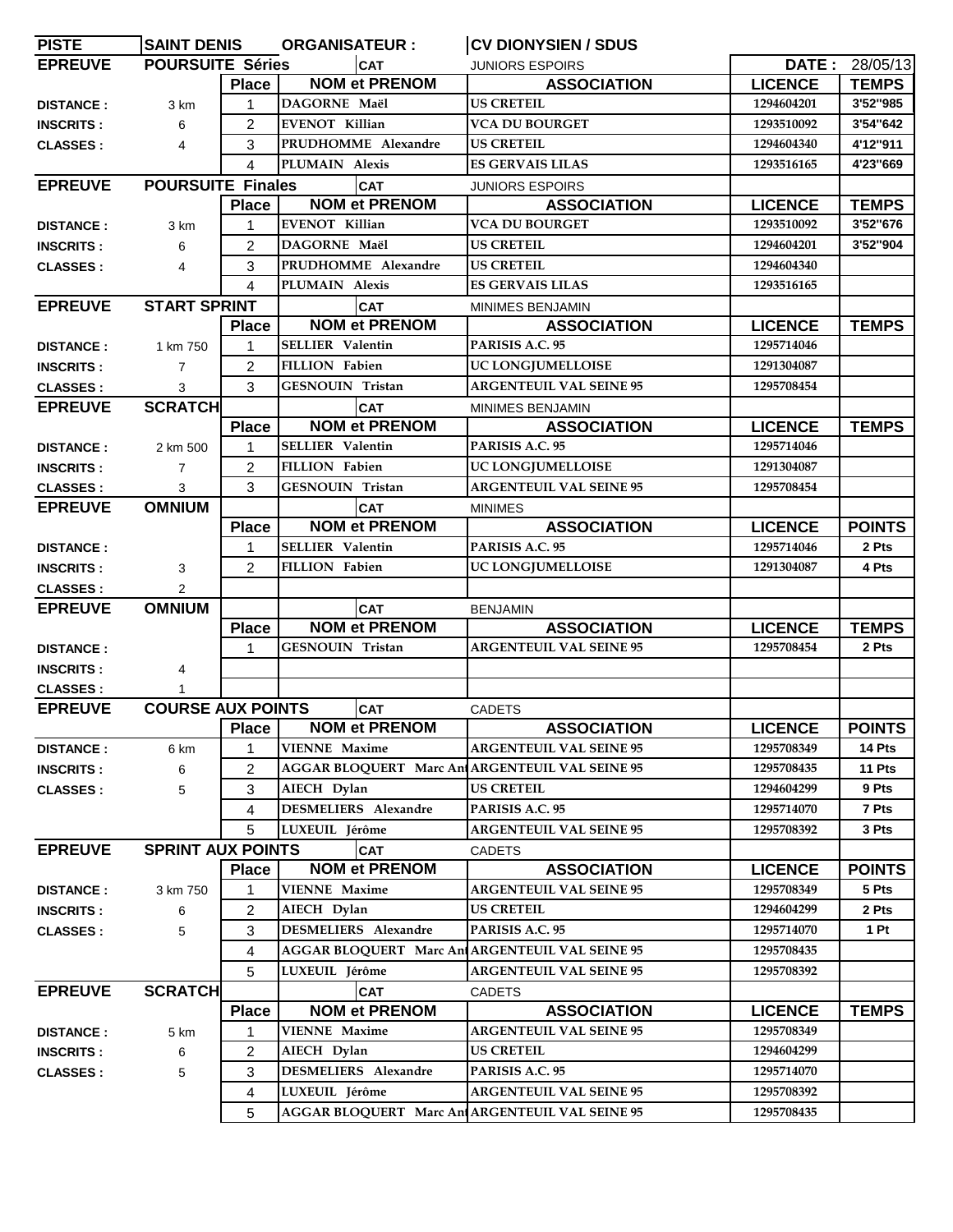| <b>EPREUVE</b>                             | <b>OMNIUM</b>  |                | CAT                         |                                                |                |               |
|--------------------------------------------|----------------|----------------|-----------------------------|------------------------------------------------|----------------|---------------|
|                                            |                | <b>Place</b>   | <b>NOM et PRENOM</b>        | <b>ASSOCIATION</b>                             | <b>LICENCE</b> | <b>POINTS</b> |
| <b>DISTANCE:</b>                           |                | 1              | <b>VIENNE Maxime</b>        | <b>ARGENTEUIL VAL SEINE 95</b>                 | 1295708349     | 3 Pts         |
| <b>INSCRITS:</b>                           | 6              | $\overline{2}$ | AIECH Dylan                 | <b>US CRETEIL</b>                              | 1294604299     | 7 Pts         |
| <b>CLASSES:</b>                            | 5              | 3              | <b>DESMELIERS</b> Alexandre | PARISIS A.C. 95                                | 1295714070     | 10 Pts        |
|                                            |                | 4              |                             | AGGAR BLOQUERT Marc An ARGENTEUIL VAL SEINE 95 | 1295708435     | 11 Pts        |
|                                            |                | 5              | LUXEUIL Jérôme              | <b>ARGENTEUIL VAL SEINE 95</b>                 | 1295708392     | 14 Pts        |
| <b>ELIMINATION</b><br><b>EPREUVE</b>       |                |                | <b>CAT</b>                  | <b>JUNIORS SENIORS</b>                         |                |               |
|                                            |                | <b>Place</b>   | <b>NOM et PRENOM</b>        | <b>ASSOCIATION</b>                             | <b>LICENCE</b> | <b>TEMPS</b>  |
| <b>DISTANCE:</b>                           |                | 1              | PRUDHOMME Alexandre         | <b>US CRETEIL</b>                              | 1294604340     |               |
| <b>INSCRITS:</b>                           | 8              | $\overline{2}$ | DUCHESNE Mickaël            | <b>AS CORBEIL ESSONNES</b>                     | 1291302339     |               |
| $\overline{7}$<br><b>CLASSES:</b>          |                | 3              | <b>BENVENUTO</b> Jean Paul  | <b>EC VELIZY 78</b>                            | 1278216086     |               |
|                                            |                | 4              | <b>AGGAR Ahcen</b>          | <b>ARGENTEUIL VAL SEINE 95</b>                 | 1295708452     |               |
|                                            |                | 5              | DERLY Alain                 | <b>ES GERVAIS LILAS</b>                        | 1293516024     |               |
|                                            |                | 6              | <b>LEMASSON Bastien</b>     | US CRETEIL                                     | 1294604355     |               |
|                                            |                | $\overline{7}$ | <b>LASSAUNIERE Olivier</b>  | PARISIS A.C. 95                                | 1295714016     |               |
| <b>EPREUVE</b>                             | <b>SCRATCH</b> |                | <b>CAT</b>                  | <b>JUNIORS SENIORS</b>                         |                |               |
|                                            |                | <b>Place</b>   | <b>NOM et PRENOM</b>        | <b>ASSOCIATION</b>                             | <b>LICENCE</b> | <b>TEMPS</b>  |
| <b>DISTANCE:</b>                           | 8 km           | 1              | EVENOT Killian              | <b>VCA DU BOURGET</b>                          | 1293510092     |               |
| <b>INSCRITS:</b>                           | 8              | $\mathcal{P}$  | DAGORNE Maël                | <b>US CRETEIL</b>                              | 1294604201     |               |
| <b>CLASSES:</b>                            | $\overline{7}$ | 3              | DROLLEE Arnaud              | US CRETEIL                                     | 1294604150     |               |
|                                            |                | 4              | <b>NOEL Aurélien</b>        | PARISIS A.C. 95                                | 1295714246     |               |
|                                            |                | 5              | SLUSARSKI Michal            | <b>ES GERVAIS LILAS</b>                        | 1293516227     |               |
|                                            |                | 6              | <b>CANNELLA Franco</b>      | <b>US CRETEIL</b>                              | 1294604029     |               |
|                                            |                | $\overline{7}$ | <b>SANTERRE</b> Cyrille     | E. C. MONTMARAULT MONTLUCON                    | 0403127135     |               |
| <b>COURSE AUX POINTS</b><br><b>EPREUVE</b> |                |                | <b>CAT</b>                  | <b>JUNIORS SENIORS</b>                         |                |               |
|                                            |                | <b>Place</b>   | <b>NOM et PRENOM</b>        | <b>ASSOCIATION</b>                             | <b>LICENCE</b> | <b>POINTS</b> |
| <b>DISTANCE:</b>                           | 10 km          |                | DUCHESNE Mickaël            | <b>AS CORBEIL ESSONNES</b>                     | 1291302339     | 29 Pts        |
| <b>INSCRITS:</b>                           | 16             | $\overline{2}$ | <b>NOEL Aurélien</b>        | PARISIS A.C. 95                                | 1295714246     | 28 Pts        |
| <b>CLASSES:</b>                            | 14             | 3              | <b>DROLLEE</b> Arnaud       | <b>US CRETEIL</b>                              | 1294604150     | 15 Pts        |
|                                            |                | 4              | DAGORNE Maël                | <b>US CRETEIL</b>                              | 1294604201     | 9 Pts         |
|                                            |                | 5              | <b>EVENOT Killian</b>       | <b>VCA DU BOURGET</b>                          | 1293510092     | 6 Pts         |
|                                            |                | 6              | PRUDHOMME Alexandre         | <b>US CRETEIL</b>                              | 1294604340     | 5 Pts         |
|                                            |                | $\overline{7}$ | <b>LASSAUNIERE Olivier</b>  | PARISIS A.C. 95                                | 1295714016     | 3 Pts         |
|                                            |                | 8              | SLUSARSKI Michal            | <b>ES GERVAIS LILAS</b>                        | 1293516227     |               |
|                                            |                | 9              | <b>BENVENUTO</b> Jean Paul  | <b>EC VELIZY 78</b>                            | 1278216086     |               |
|                                            |                | 10             | <b>SANTERRE Cyrille</b>     | E. C. MONTMARAULT MONTLUCON                    | 0403127135     |               |
|                                            |                | 11             | DERLY Alain                 | <b>ES GERVAIS LILAS</b>                        | 1293516024     |               |
|                                            |                | 12             | <b>CANNELLA Franco</b>      | US CRETEIL                                     | 1294604029     |               |
|                                            |                | 13             | LE MASSON Bastien           | <b>US CRETEIL</b>                              | 1294604355     |               |
|                                            |                | 14             | <b>AGGAR</b> Ahcen          | <b>ARGENTEUIL VAL SEINE 95</b>                 | 1295708452     |               |